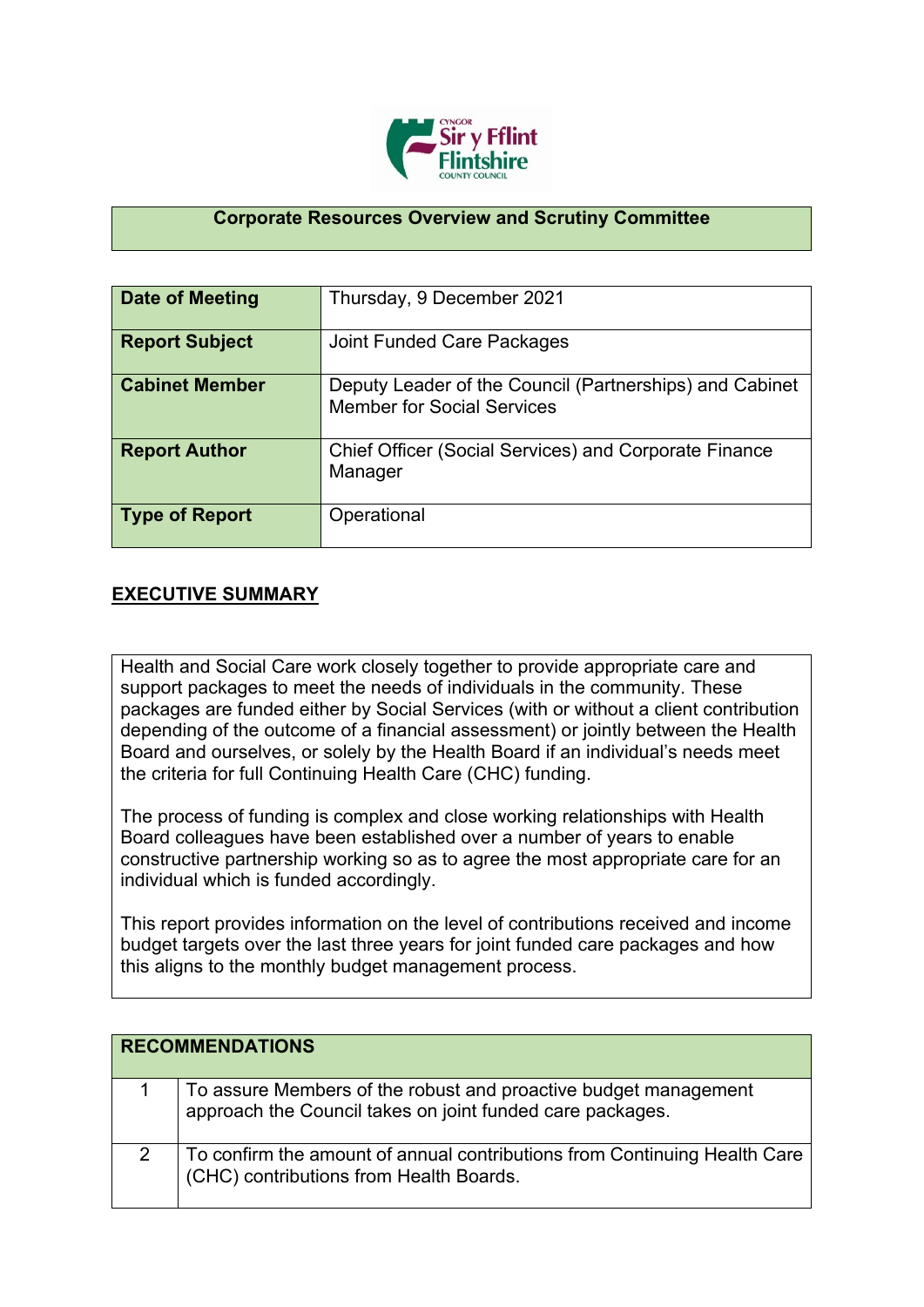## **REPORT DETAILS**

| 1.00 | EXPLAINING THE FINANCIAL PROCESSES SUPPORTING JOINT<br><b>FUNDEED CARE PACKAGES</b>                                                                                                                                                                                                                                                                                                                                                                                                                                                                                                                                                                                                 |
|------|-------------------------------------------------------------------------------------------------------------------------------------------------------------------------------------------------------------------------------------------------------------------------------------------------------------------------------------------------------------------------------------------------------------------------------------------------------------------------------------------------------------------------------------------------------------------------------------------------------------------------------------------------------------------------------------|
| 1.01 | NHS Continuing Health Care (CHC) is a package of care and support for<br>people who have complex care issues which are primarily health based.<br>The NHS in Wales is responsible for the delivery of CHC, although the<br>Local Authority also has a role.                                                                                                                                                                                                                                                                                                                                                                                                                         |
| 1.02 | Welsh Government created an implementation framework for NHS<br>Continuing Health Care in Wales which was published in 2014 and which<br>is currently under review. The framework sets out the arrangements for<br>CHC in Wales and how eligibility is determined. It stipulates that Local<br>Health Boards have the lead responsibility for CHC in their local area.<br>They must, however, work with local authorities, other NHS organisations<br>and independent/voluntary sector partners to ensure effective operation of<br>the Framework.                                                                                                                                  |
| 1.03 | Under the Social Services and Well-being (Wales) Act 2014, Social<br>Services will provide/fund social care for adults who are assessed as<br>having care and support needs. The local authority cannot fund or provide<br>care to undertake health tasks. If health tasks are required to be<br>undertaken in the community to support an individual to live at home or in<br>a care home, the local health board (Betsi Cadwaladr University Health<br>Board [BCUHB]) is responsible, through CHC, for the funding of these<br>services. Some peoples' needs are clearly identified as all social care, or<br>all health and, as such, each agency will fund 100% of the package. |
| 1.04 | As everyone has individual needs, some people will have needs that are<br>clearly identified as 100% social care and will be funded either wholly by<br>the local authority or through a client contribution and local authority<br>funding (dependent of the outcome of a financial assessment). Other<br>individuals who live in the community have needs which are 100% health<br>needs, and all of their package of care will be funded by the health board<br>through CHC.                                                                                                                                                                                                     |
| 1.05 | However, many people have a blend of some social care needs and some<br>health needs and their care packages are jointly funded by the health<br>board and the local authority with the proportion of funding determined by<br>the eligibility laid down in the Welsh Government CHC Framework referred<br>to above. There are around 5,000 people in Wales receiving CHC at any<br>point in time and this accounts for around £360m of the annual Wales NHS<br>budget.                                                                                                                                                                                                             |
| 1.06 | The CHC process is well-established but has current challenges as<br>follows:<br>• As people become older, frailer, or their health deteriorates, their health<br>needs increase. The social care package which used to meet their needs<br>are now required to contain some health tasks. There is therefore a<br>requirement on Social Services to gain engagement from the CHC team in                                                                                                                                                                                                                                                                                           |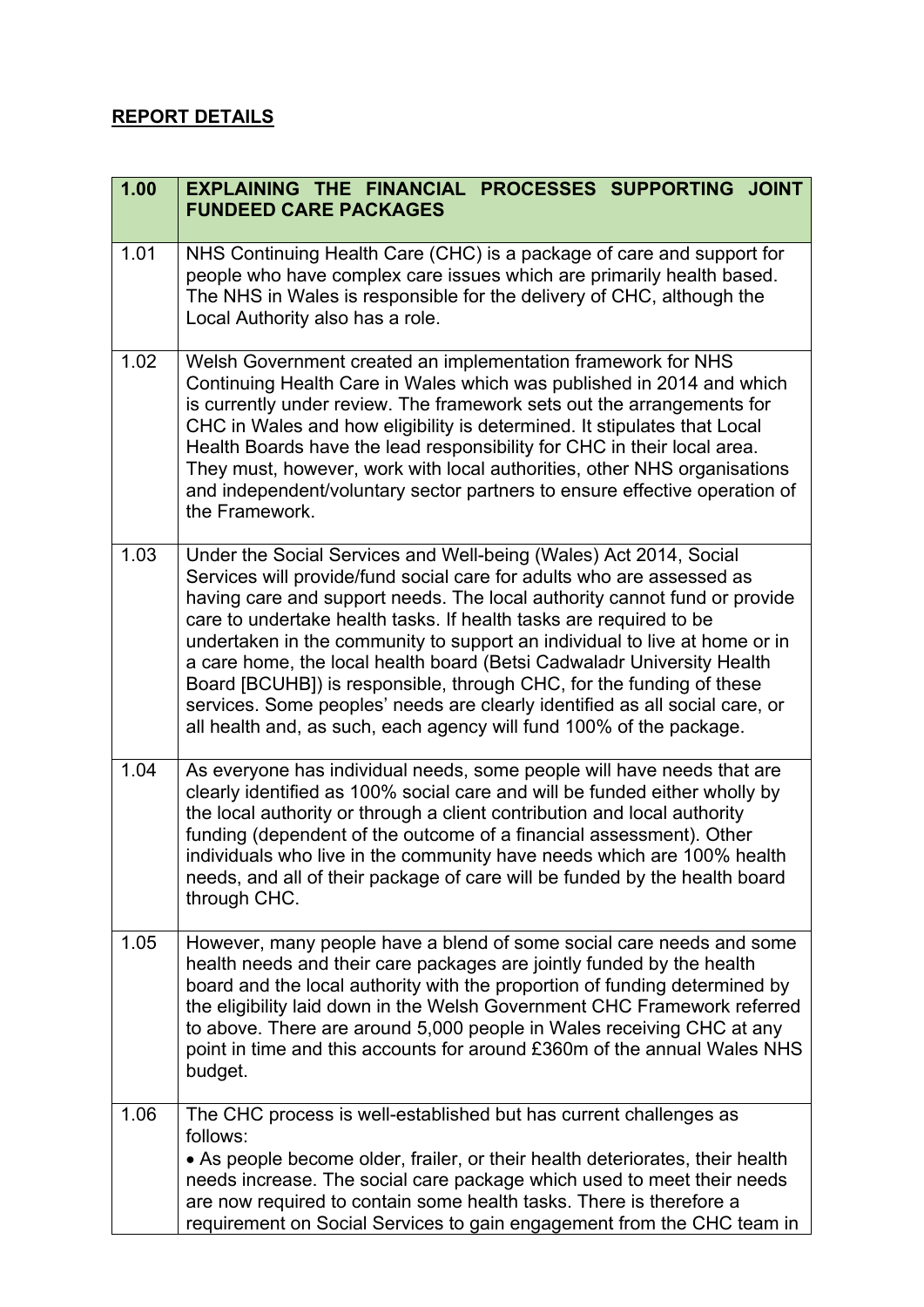|      | BCUHB to ensure that they contribute to the cost of care packages. This<br>has been at times a challenge for Social Services.<br>• Flintshire and Wrexham have the highest number of CHC packages<br>across North Wales. This is likely due to the population size and is an<br>indicator that officers have acted promptly and diligently to pursue CHC<br>claims where appropriate.<br>• BCUHB employ a team of specialist CHC reviewers and have a<br>management structure to solely undertake this work which affords them<br>resource and capacity. Social Services staff however, undertake this role<br>as part of their varied and demanding work.<br>• During a recent Internal Audit review of CHC processes, it was identified<br>that to assist with the reconciliation of claims (both 'agreed' and 'in-<br>dispute'), as well as the close monitoring of disputed CHC claims, a<br>business case be put forward to appoint a Continuing Health Care Co-<br>ordinator to sit within the Financial Assessment and Charging Team of<br>Social Services. The cost of this post would be met from the Investment in |
|------|------------------------------------------------------------------------------------------------------------------------------------------------------------------------------------------------------------------------------------------------------------------------------------------------------------------------------------------------------------------------------------------------------------------------------------------------------------------------------------------------------------------------------------------------------------------------------------------------------------------------------------------------------------------------------------------------------------------------------------------------------------------------------------------------------------------------------------------------------------------------------------------------------------------------------------------------------------------------------------------------------------------------------------------------------------------------------------------------------------------------------|
|      | Organisational Change reserve.                                                                                                                                                                                                                                                                                                                                                                                                                                                                                                                                                                                                                                                                                                                                                                                                                                                                                                                                                                                                                                                                                               |
| 1.07 | When working with Children's Health the CHC framework is less<br>prescriptive than the current Adult framework. This can make it a challenge<br>to secure consistent decisions on funding. For information, there are very<br>few children who receive 100% CHC funding, and this can be attributed to<br>how the system operates and is not directly linked to the complexity of<br>need. Often when a child supported through CHC becomes an adult, the<br>contribution from Adult Health BCUHB increases.                                                                                                                                                                                                                                                                                                                                                                                                                                                                                                                                                                                                                 |
| 1.08 | The challenge for a local authority is twofold. Firstly, it is to ensure that<br>those individuals who meet the eligibility criteria for CHC receive wholly or<br>jointly funded packages of support. BCUHB have informed partners that<br>they pay the highest amount of CHC payments in Wales and that Flintshire<br>receives the highest amount of CHC payments in the region.                                                                                                                                                                                                                                                                                                                                                                                                                                                                                                                                                                                                                                                                                                                                            |
| 1.09 | Secondly, it is to ensure that all agreed package costs are paid in a timely<br>manner, and the resolution and payment of disputed packages are<br>likewise paid in a timely manner by BCUHB.                                                                                                                                                                                                                                                                                                                                                                                                                                                                                                                                                                                                                                                                                                                                                                                                                                                                                                                                |
|      | In response to this challenge, Social Services have the following<br>processes in place:                                                                                                                                                                                                                                                                                                                                                                                                                                                                                                                                                                                                                                                                                                                                                                                                                                                                                                                                                                                                                                     |
|      | • The finance team meet regularly with BCUHB to ensure payments<br>claimed for are accurate and outstanding debts paid.<br>• Debt levels are monitored monthly and a report is produced by the<br>Revenue Service for the Chief Officer. This report is discussed at the<br>Social Services Directorate Management Team meeting and outstanding<br>debt levels escalated with BCUHB Senior Managers<br>• Any issues are further escalated through the Flintshire and BCUHB<br>Strategic Partnership meetings held quarterly between the Chair, Chief<br>Executive and Area Director of BCUHB and the Leader, Deputy Leader,<br>Cabinet Member, Chief Executive and Chief Officer for the Council.                                                                                                                                                                                                                                                                                                                                                                                                                            |
| 1.10 | CHC Contributions are built into the budget monitoring position for Social<br>Services each month and the projected outturn is based on the anticipated<br>level of contributions at that point in time. These cover the following<br>service areas:-                                                                                                                                                                                                                                                                                                                                                                                                                                                                                                                                                                                                                                                                                                                                                                                                                                                                        |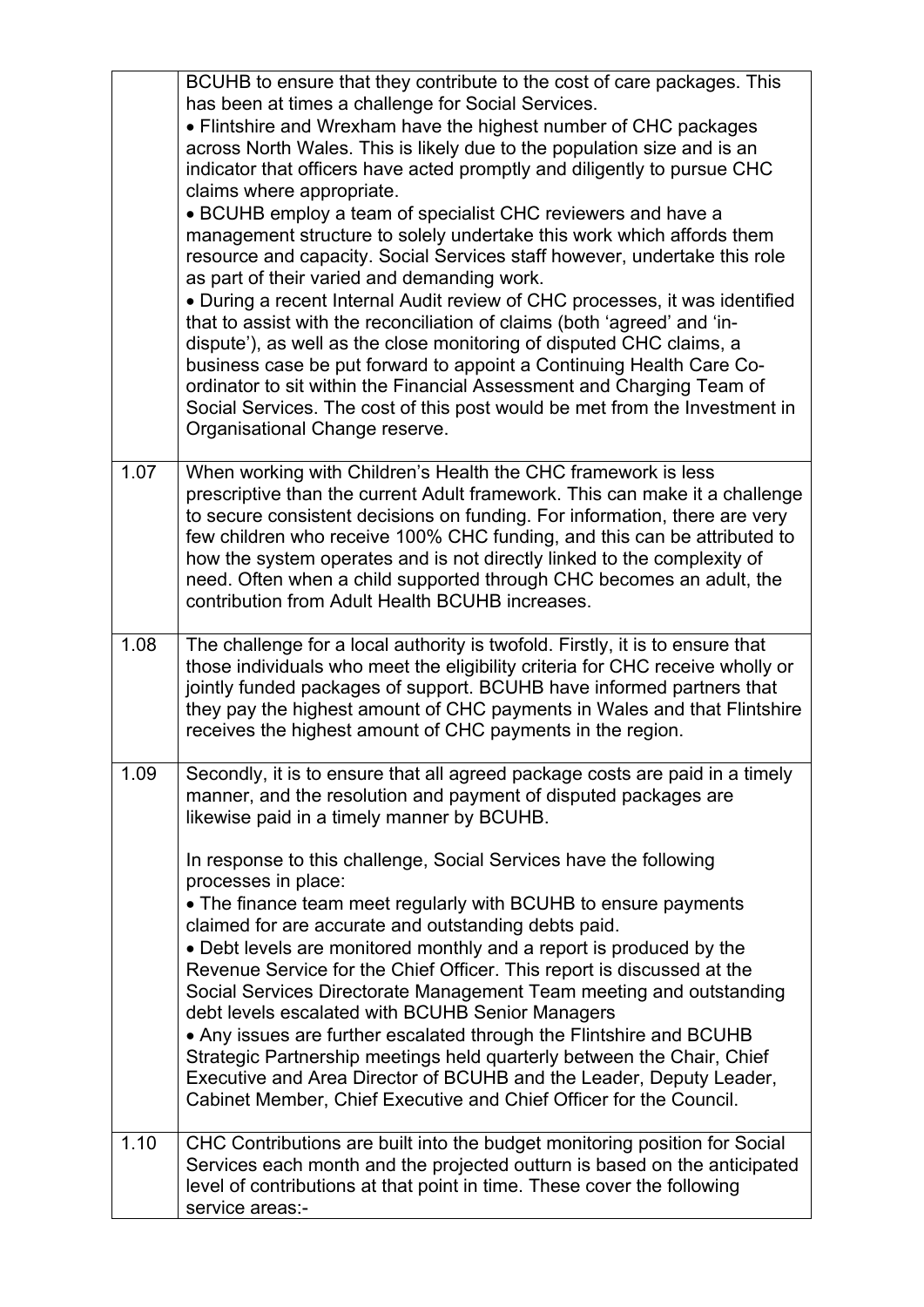|      | Disability Services attracting the largest proportion of funding of<br>around 75% (includes Learning Disabilities and Physical Disability<br>Sensory Impairment)<br>Out of County Placements (for residential placements for children<br>$\bullet$<br>with disabilities)<br>Children's Services (Children's Integrated Disability Services)<br>$\bullet$<br><b>Transition to Adulthood</b><br><b>Mental Health</b><br>$\bullet$<br>Older People |
|------|-------------------------------------------------------------------------------------------------------------------------------------------------------------------------------------------------------------------------------------------------------------------------------------------------------------------------------------------------------------------------------------------------------------------------------------------------|
|      | There have been instances when a projected contribution has been built<br>into the outturn monitoring position as part of the monthly report brought to<br>this committee, only for that contribution to have come under further review<br>and be reduced, thus affecting the overall financial position and level of<br>income recoverable in that financial year.                                                                             |
|      | At the point of inclusion within the monitoring report, any care package<br>which is expected to receive a CHC contribution requires an estimate to be<br>included and frequently at this stage the contribution has not yet been<br>agreed, although full costs of care are being incurred.                                                                                                                                                    |
| 1.11 | Not all CHC funding is invoiced to BCUHB so the totals shown in 1.12<br>below do include CHC invoiced to other health boards based on Out of<br>County service users in England (i.e. Cheshire & Wirral Partnership NHS<br>Foundation Trust and Trafford Healthcare NHS Trust).<br>This normally accounts for 1-2% of total CHC income per annum.                                                                                               |
| 1.12 | Total actual CHC Joint Funded Contributions 2018/19 to 2020/21:-<br>2018/19<br>£3,328,943<br>2019/20<br>£3,225,255<br>2020/21 £3,628,115                                                                                                                                                                                                                                                                                                        |
| 1.13 | The repayment of these contributions is managed through the debt<br>recovery process and escalation followed up accordingly.                                                                                                                                                                                                                                                                                                                    |
| 1.14 | The level of CHC Joint Funded Contributions has exceeded the Council's<br>budgeted income in each of these financial years.<br>The total income budget in each of the years across all services is as<br>follows:-                                                                                                                                                                                                                              |
|      | 2018/19<br>£2,967,861<br>2019/20 £2,877,577<br>2020/21<br>£3,252,711                                                                                                                                                                                                                                                                                                                                                                            |

| 2.00 | <b>RESOURCE IMPLICATIONS</b>                                                                          |
|------|-------------------------------------------------------------------------------------------------------|
| 2.01 | As this report is the provision of financial information only, there are no<br>resource implications. |